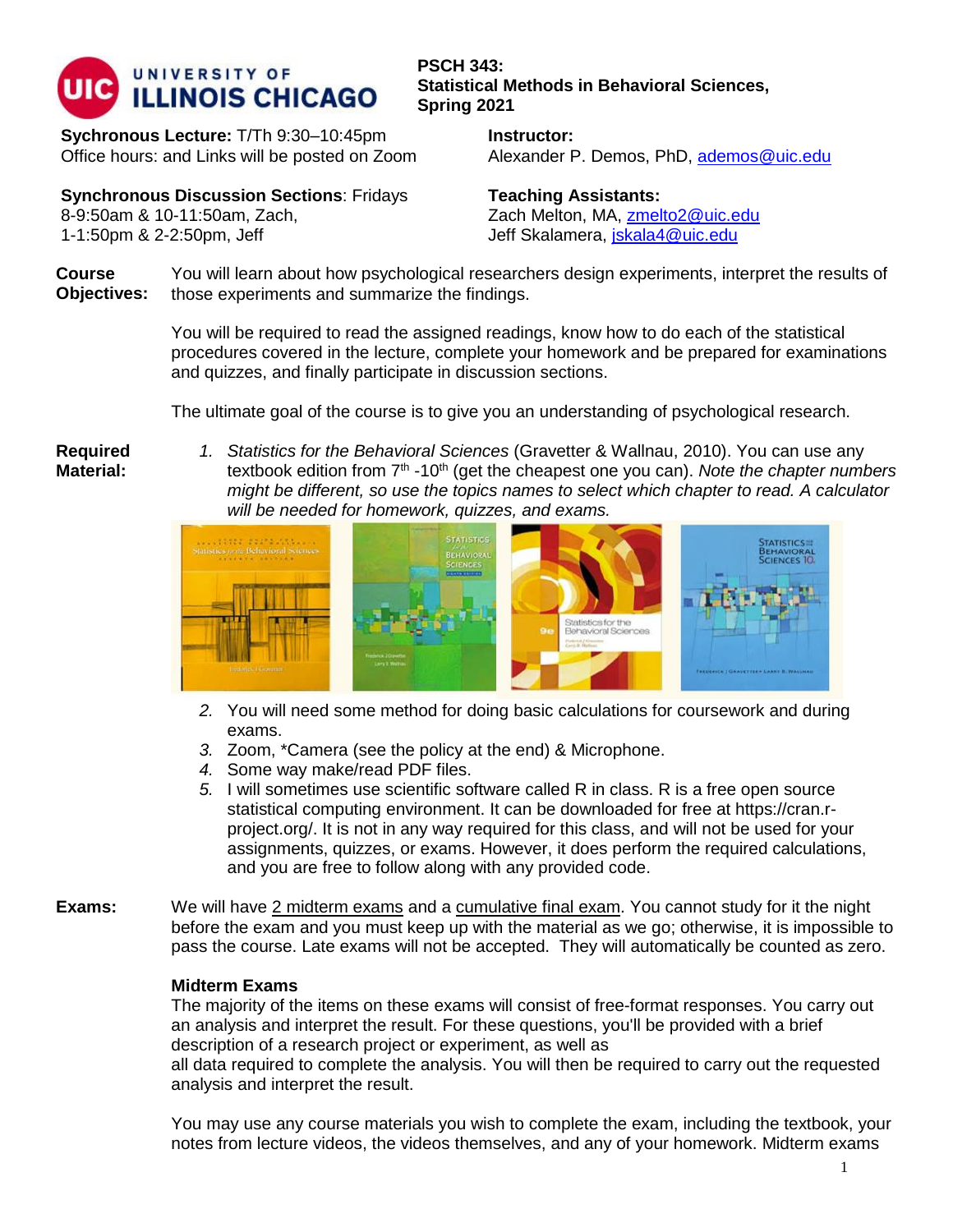

are not cumulative; however, course content is somewhat cumulative as methods taught early in the course will be a part of more advanced methods taught later.

Before each exam, your homework assignment will be a practice exam that will have a comparable format, difficulty, and length as your exam. This will serve as your study guide. I will also provide formula sheets that give a single location for the common formula you will use.

## **Missed midterm exams will count as a 0 and there are no make up exams. However, all students will have their lowest midterm exam dropped.**

## **Cumulative Final Exam:**

The final exam will be cumulative because the material itself is cumulative. However, if you have kept up the material, you will know all you need to for the final exam. This exam cannot be dropped, and let us know if you think there is a problem with the due date ahead of time. If you fail to turn in a final exam, you will receive an incomplete only if you are already passing the class and agree to turn in the final exam by a specific date. However, a legitimate excuse must be provided and accepted before this option is taken. Otherwise, you will receive a 0 on the final, and your final grade will be submitted. If you are already going to fail the class, you will receive a failing grade.

*You are responsible for turning in the exams online and making sure it is not corrupted or blank exam. Remember, exams are not accepted late, so check carefully and do not leave this to submit 1 minute before the due date. If something bizarre happens, take screenshots of the exam and upload those files to prove you completed the exam, and the TA will work with you to resolve the problem.* 

#### **Summary**

- *Open note/book/video? Yes*
- *Work with others? No*
- *Will exams be accepted late? No*
- *Are there makeup exams? No*
- *Can you drop a midterm exam? Yes 1*
- *Are the dates set in stone for the midterms? No*
- *Can you skip the cumulative final? No*
- *Is the date of the final set in stone? Yes*
- **Quizzes:** Short multiple-choice quizzes will be given covering the previous class material. The quizzes are designed to ensure that you keep up with the material. Quizzes are *closed notes, but you will work in groups during class time (but submit your own quiz on Blackboard)* and will take no more then 10-15 minutes and if you do the reading and attend class you should feel well prepared for the quizzes*. Some of the quizzes might be given during the discussion sections.* Quiz dates are approximate and depend on how well the class is doing. Thus, I reserve to the right to change their dates. The two lowest quiz scores will be dropped. I will review the quiz answers right after they are submitted, thus n*o makeup quizzes will be given.* **Summary** 
	- *Open note/book? No*
	- *Work with others? Yes*
	- *Will quizzes be accepted late? No*
	- *Can you drop quizzes? Yes 2*
	- *Are the dates set in stone? No*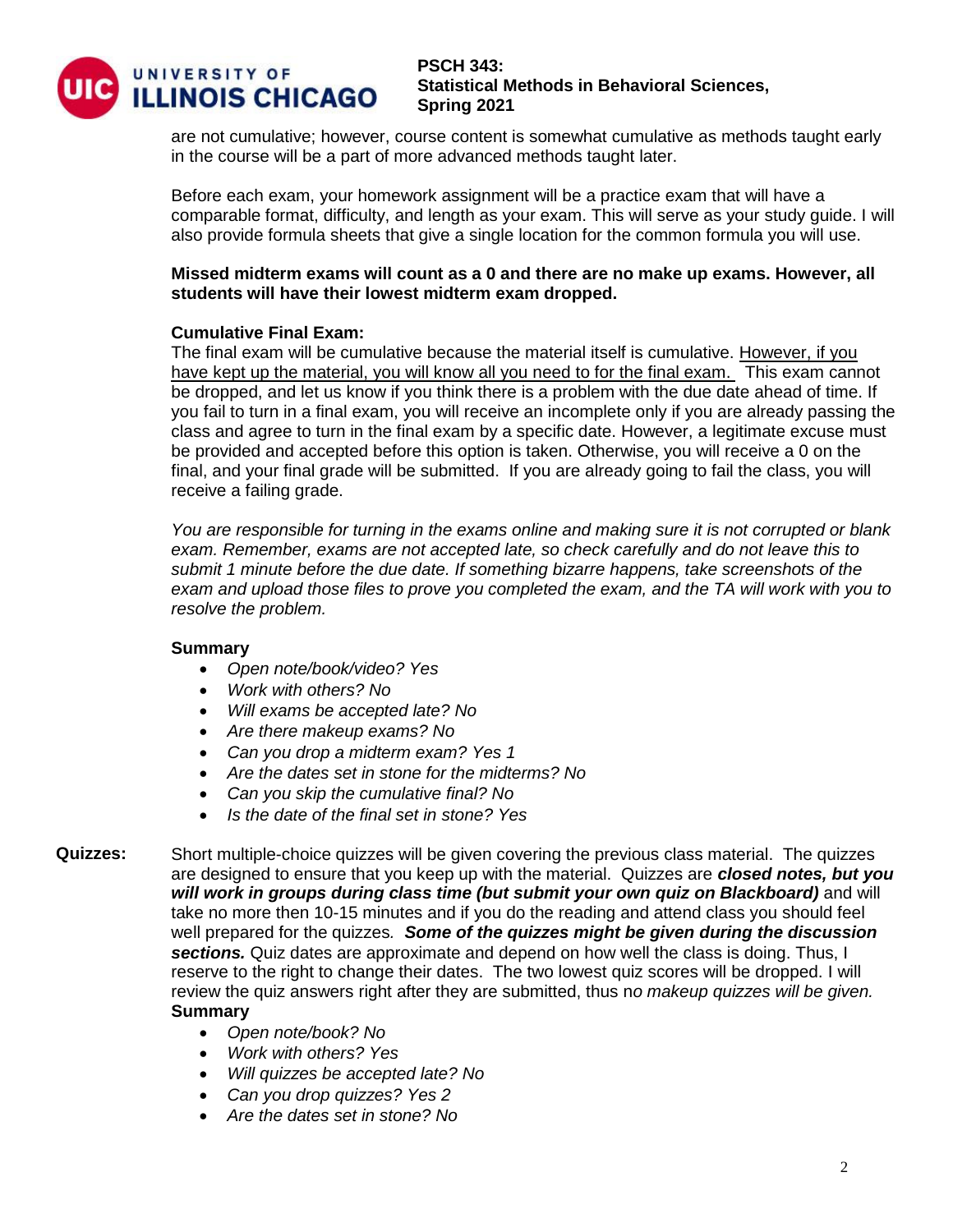

**Homework:** 1. Specific short problem sets will be assigned in class or discussion. Homework will not be graded for correctness, only for effort. Homework is a check on your understanding of concepts covered in class. *I encourage you to work in groups, but assignments must be handed in individually.* Homework should be given to your TA and you can turn it early. *Homework will not be accepted late.* 

2. You will be asked to do a few experiments at home and online to provide the class data to work with.

You can miss two (2) homeworks with no penalty for the semester.

### **Summary**

- *Open note/book? Yes*
- *Work with others? Yes*
- *Will HW be accepted late? No*
- *Can you drop HW? Yes 2*
- **Discussion Sections:** Discussion sections are a time you have to get supervised help on specific problems or to review concepts you found confusing. You will do hands on work in your discussion sections based on the material we cover in class. This may take the form of short group projects or individualized problem sets. Discussion attendance/participation will be graded weekly and will be posted on Blackboard. If you arrive too late to participate or you choose not to participate the TA may grade you as a zero for the day. You can miss two (2) discussion sections with no penalty for the semester.

#### **Summary**

- *Should I talk and ask questions? YES!*
- *Work with others? Yes*
- *Can you miss some discussions? Yes 2*

| <b>Grading breakdown:</b>               |            |   | Letter grades: |
|-----------------------------------------|------------|---|----------------|
| Midterms (drop lowest of 2)             | 25%        | Α | 90-100         |
| Final                                   | 35%        | в | 80-89          |
| Quizzes (2 lowest scores dropped)       | <b>20%</b> |   | 70-79          |
| Homework (2 assignments can be skipped) | 10%        |   | 60-69          |
| Discussion Sections (2 can be skipped)  | 10%        |   | $0 - 59$       |
| Total                                   | 100%       |   |                |
|                                         |            |   |                |

*Note: There is no curve.*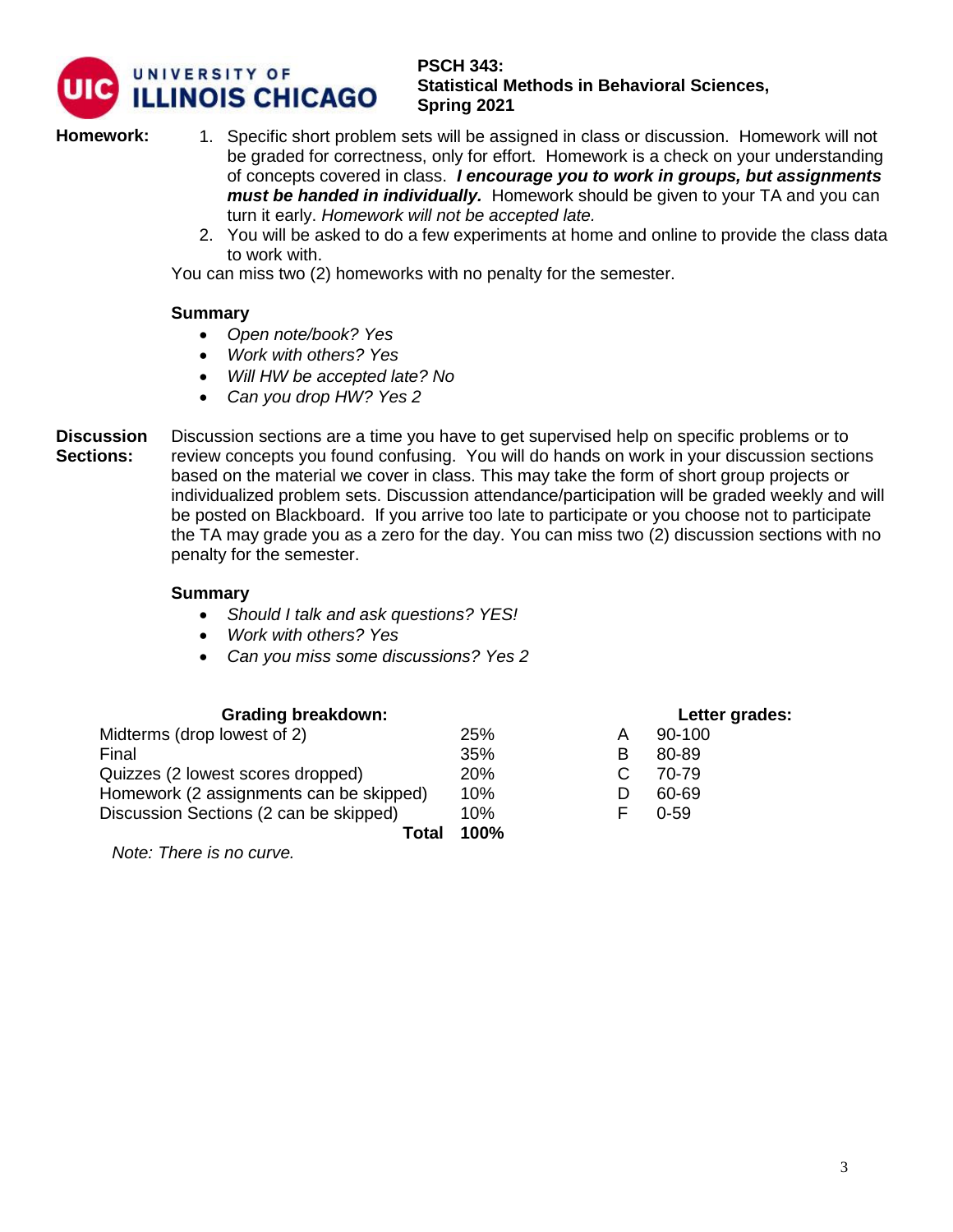

- **Attendance:** Attending lectures will make the readings clearer and give examples, so attendance will ensure you are doing well in the class. Not all topics we cover appear in the book. Coming to class is a necessity. Missing discussion will hinder your ability to practice under an experienced eye. We reserve the right to give unannounced extra credit for in-class assignments or unannounced pop-quizzes. There are no makeups for missing these opportunities or for missing class demonstrations, projects, etc. that occur during class or discussion time.
- **Excuses:** Disasters happen and normal life gets disrupted, especially in these crazy times. It happens to all of us. This is why you can drop two quizzes/homework, two discussion sections, and one of the midterms.

**Every excuse might be legitimate, but I am not going to play judge so no matter your reason do not ask for your excuse to override the established policies\*.** 

*\*The one exception is religious holidays on the quizzes and discussions. See me one week BEFORE the holiday so we can work out an alternative.* 

- **Blackboard:** I will post relevant information about the assignments and other course information on our website. It is *your* responsibility to check it before coming to class. Please be sure to update Blackboard with your UIC email address. If you fail to check your email, or if email sent to you is returned as undeliverable, you are still responsible for the content of that email.
- **Academic Integrity**  There will be no tolerance for plagiarism or cheating. Cheating during exams is a serious matter and will not be tolerated. In this course, plagiarism/cheating will result in loss of credit for the exam or assignment and/or suspension from the university (see *Student Disciplinary Policy* for what qualities are academic integrity*:* <http://dos.uic.edu/docs/Student%20Disciplinary%20Policy.pdf>*)*
- **Students with Disabilities:** Students in need of accommodations should reach out to the disability resource center (DRC). The DRC provides resources and support to allow equal access for all students and can provide a letter of accommodation (LOA). LOAs describe the accommodations required going forward, do not expire, and to not disclose private information. If you think you might benefit from support related to a disability, you can contact the DRC by phone at (312) 413-2183, visit drc.uic.edu, email drc@uic.edu, or stop by the office in SSB 1070.

You will never be required to disclose private information related to your LOA to instructors or teaching assistants. However, LOAs are strictly proactive, and only cover course materials and assignments going forward from the receipt of an LOA. Please reach out to the DRC as soon as possible.

**Getting Help:** As the semester progresses, I expect you will need help. *Do not delay in seeking help. The longer you stay confused, the harder it will be to catch up.* The TAs and I am here to help you as much as we can, and if there is a problem, it is always easier to address it *before* the fact rather than after it.

> **The Academic Center for Excellence** can help if you feel you need more individualized instruction in reading and/or writing; study skills, time management, etc. phone (312) 413-0031.

**Counseling Services** are available for all UIC students. You may seek free and confidential services from the Counseling Center <www.counseling.uic.edu>. The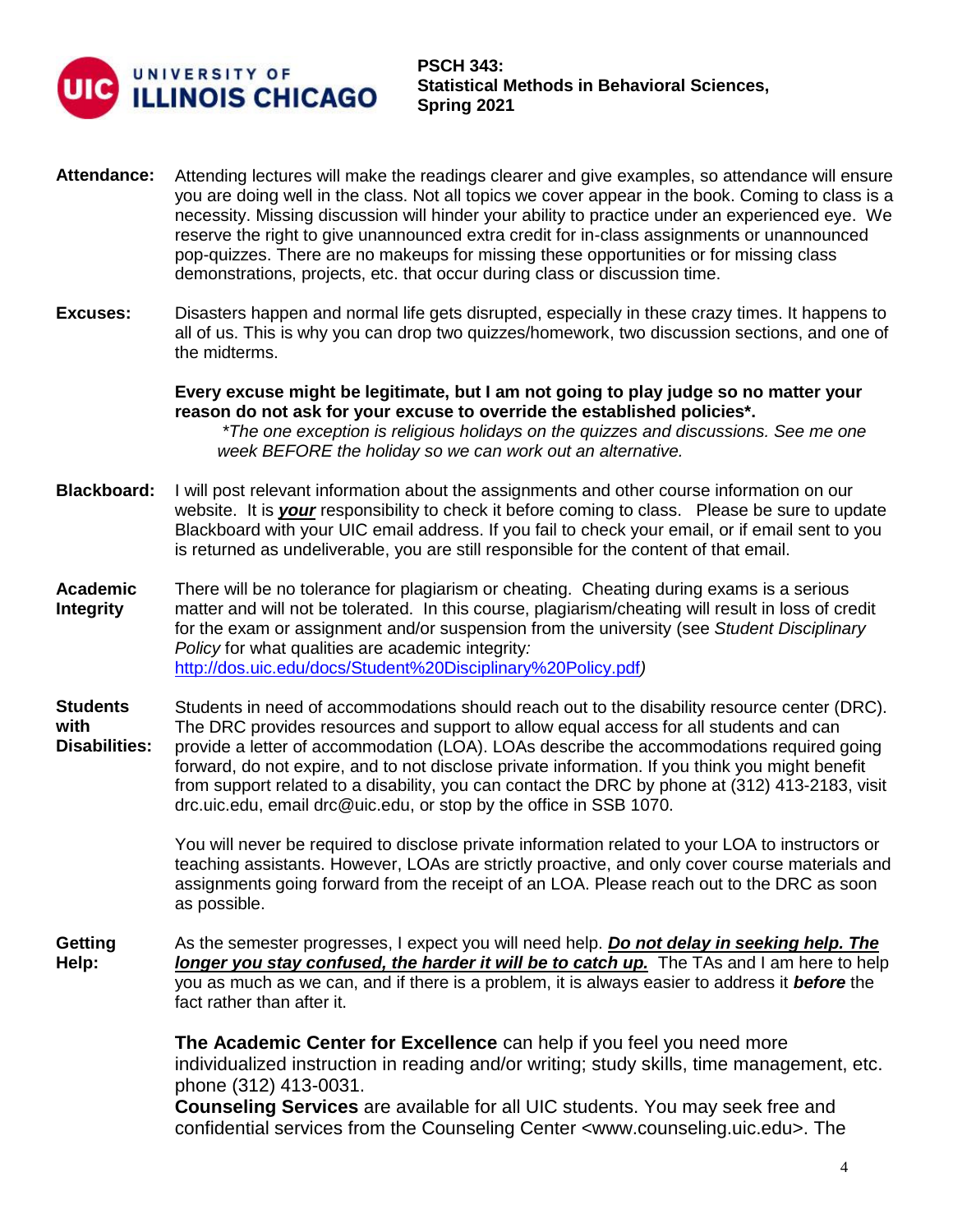

**Policies:** 

## **PSCH 343: Statistical Methods in Behavioral Sciences, Spring 2021**

Counseling Center is located in the Student Services Building; you may contact them at (312) 996-3490. In addition to offering counseling services, the Counseling Center also operates the InTouch Crisis Hotline from 6:00 p.m.-10:30 p.m. They offer support and referrals to callers, as well as telephone crisis interventions; please call (312) 996- 5535.

#### **Zoom Privacy Notification & Policy for Video Recording of Synchronous Sessions**

We will be recording the class sessions, or portions of the class, for students who are unable to attend synchronously. The recording feature for others is disabled so that no one else will be able to record this session through Zoom, Blackboard Collaborate, Webex, or Echo360. Recording by other means is not permitted. The recorded class sessions will be posted on our Blackboard class website unless otherwise notified.

If you have privacy concerns and do not wish to appear in the recording, turn OFF your video and notify me in writing (via email) prior to the next class session. If you prefer to use a pseudonym instead of your name, please let me know what name you will be using, so that I can identify you during the class session. If you would like to ask a question, you may do so privately through the chat feature by addressing your question to me, or another private method, which we will agree upon in advance of class. If you have questions or concerns about this video recording policy, please contact me before the end of the first week of class.

## **Zoom Etiquette**

- 1. Mute your microphone when you are not speaking and try to keep background sound to a minimum.
- 2. Avoid multi-tasking. No one can multi-task. I can show you study after study.
- 3. Prepare materials in advance. Our time is limited. Download the materials for class before we start.
- 4. You can use backgrounds, just don't pick ones that will offend others. Funny ones are encouraged.
- 5. Put on pants. You never know when you might need to stand up!
- **Email** In the header of the email, please put "COURSE 343" in the subject line. If it is an emergency, such as my computer exploded with my exam inside and I don't know what to do, write "COURSE 343 HELP NOW". Often, however, TAs will be faster to respond to such things. I will normally try to respond within 48 hours (on weekdays), but email is the bane of existence. It is not that I am avoiding you, but so many emails come in they get lost in the shuffle. If it's something important and I have not responded, just email me again.

If you have questions about the material, I will not answer them in email - COME TO OFFICE HOURS! If my hours don't work, let me know (but my schedule is often booked from 8-6 more days). The TAs took graduate courses in statistics. They will be able to answer all your questions about the materials or I will make them take my graduate classes again!

# *If you email with a question and its in the syllabus, I will probably just send you the comic back below.*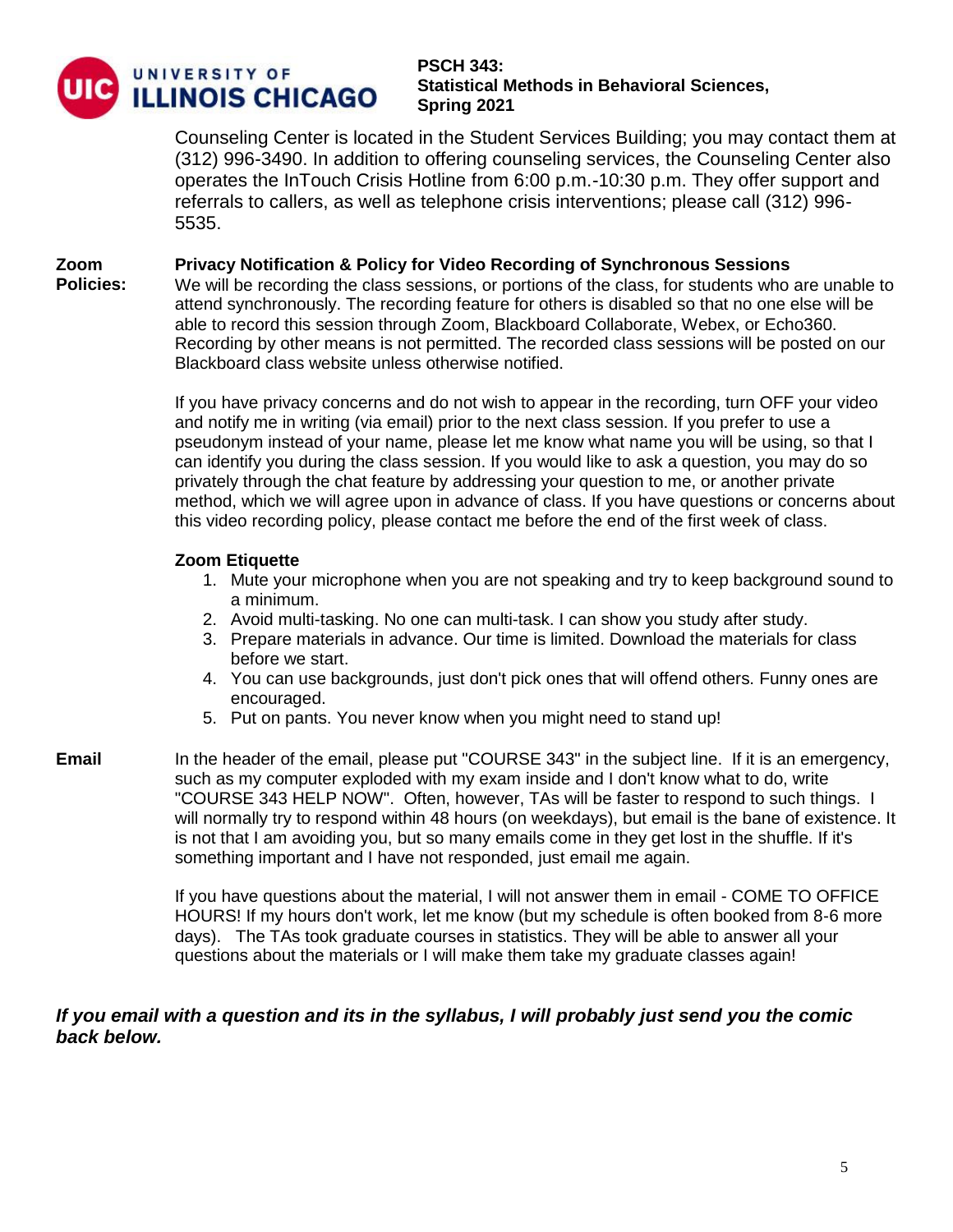



This message brought to you by every instructor that ever lived.

WWW.PHDCOMICS.COM